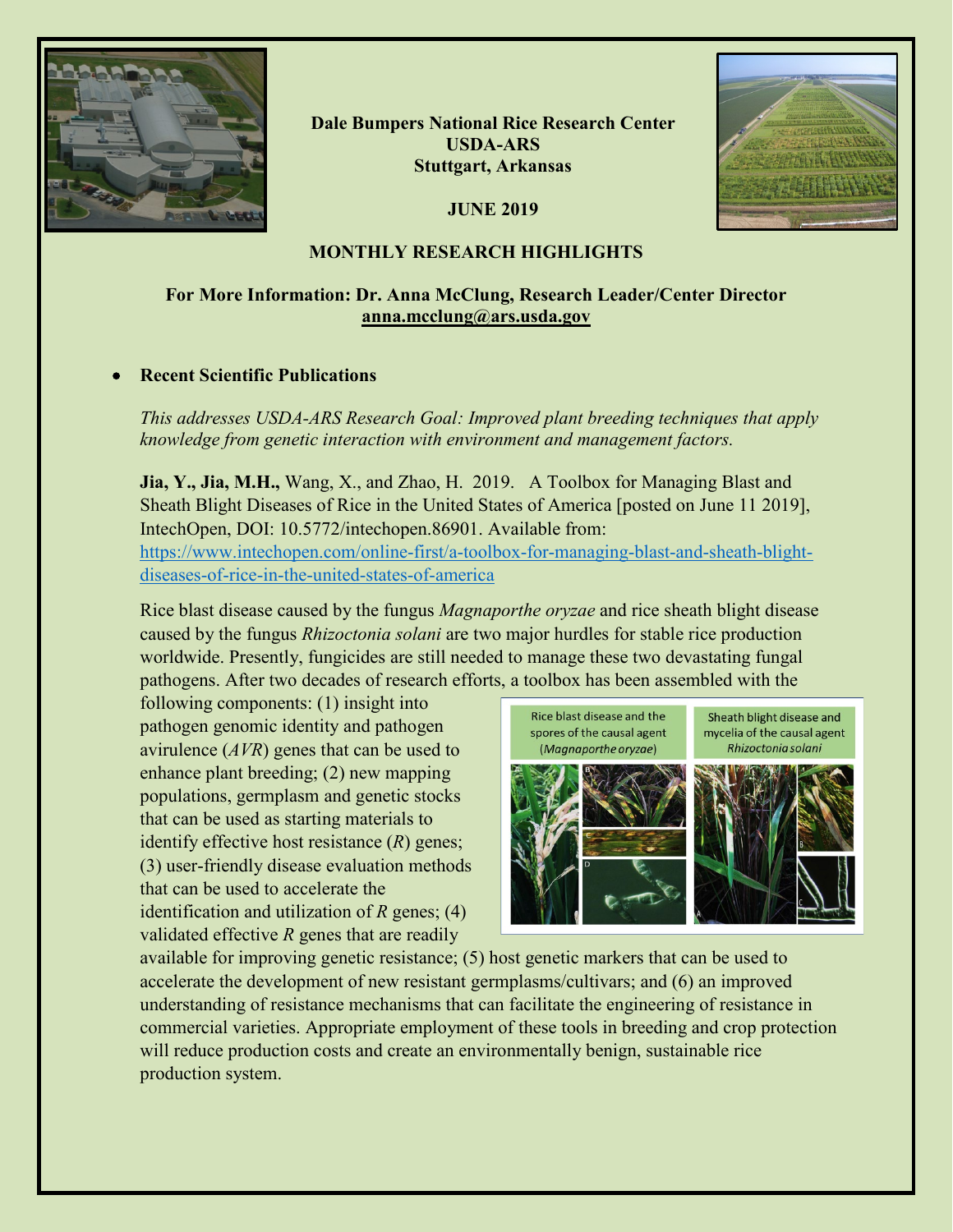## • **Technology Transfer**

## **Interactions with the Research Community**

On June 5<sup>th</sup>, Dr. Jeremy Edwards attended the Institute of Food Technologists (IFT19) Expo in New Orleans, LA and presented an invited talk "CRISPR-Cas9 opportunities for accelerating conventional breeding and enhancing rice grain quality" at the CRISPR: Practical Applications and Health Implications workshop organized by Dr. Christine Bergman. The IFT annual conference is attended by food professionals from around the globe specializing in research, ingredients, safety and quality, technology, equipment, processing, packaging, manufacturing, suppliers and buyers, policy makers, and academics.



On June 12<sup>th</sup>, Dr. Anna McClung provided seed of two cultivars differing in cooking and milling quality traits to a researcher in Arkansas.

On June 20<sup>th</sup>, seed of 11 commercial varieties were provided to a researcher in Colorado interested in resistance to bacterial infection.

On June 26, Dr. Yulin Jia provided blast resistance gene information to a researcher in a US company for their research and variety development.

## **Rice Germplasm Distributed**

During the month of June, 169 rice accessions from the Genetics Stocks Oryza (GSOR) collection were distributed to researchers in the United States and Hong Kong.

#### • **Education and Outreach**

On June 14<sup>th</sup>, 26 young women participated in a hands-on event at the USDA-ARS Dale Bumpers National Rice Research Center. They were  $7<sup>th</sup>$ -9th graders participating in a summer STEM (Science, Technology, Engineering, and Mathematics) program that is coordinated through the Museum of Discovery in Little Rock. The students learned how to transplant rice with Dr. Anna McClung, observe different grain characteristics from rice varieties grown around the world with Dr. Georgia Eizenga, used imaging technology to study root architecture with Dr. Shannon



Pinson, learned about genes that control cooked rice flavor and texture with Ms. Lorie Bernhardt, and performed photosynthesis measurements on greenhouse grown plants with